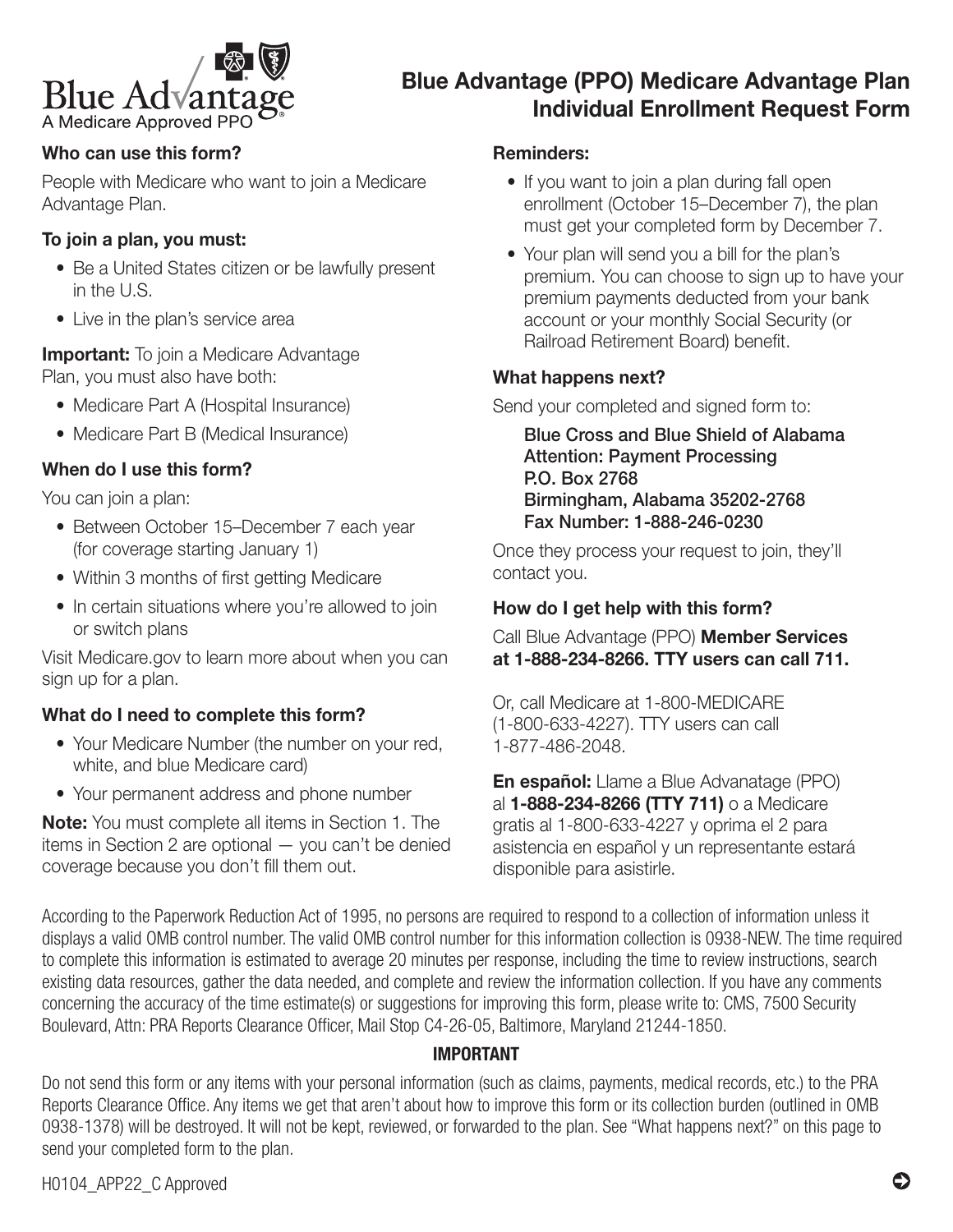

| Select the plan you want to join:                                                                                                                                                                                                                                                                                                                                                                                                                                                                                                                                             |                                              |              | A Medicare Approved PPO O <sup>®</sup> |  |
|-------------------------------------------------------------------------------------------------------------------------------------------------------------------------------------------------------------------------------------------------------------------------------------------------------------------------------------------------------------------------------------------------------------------------------------------------------------------------------------------------------------------------------------------------------------------------------|----------------------------------------------|--------------|----------------------------------------|--|
| □ Blue Advantage Complete (PPO)                                                                                                                                                                                                                                                                                                                                                                                                                                                                                                                                               | \$0 Per Month                                |              | <b>PBP 012</b>                         |  |
| Autauga, Barbour, Blount, Bullock, Butler, Calhoun, Chambers, Cherokee, Choctaw, Clarke, Clay, Cleburne,<br>Coffee, Colbert, Conecuh, Coosa, Covington, Crenshaw, Cullman, Dale, Dallas, DeKalb, Elmore, Escambia,<br>Etowah, Fayette, Franklin, Geneva, Greene, Hale, Henry, Houston, Jackson, Lamar, Lauderdale, Lawrence,<br>Lee, Limestone, Lowndes, Macon, Madison, Marengo, Marion, Marshall, Monroe, Montgomery, Morgan,<br>Perry, Pickens, Pike, Randolph, Russell, St. Clair, Sumter, Talladega, Tallapoosa, Tuscaloosa, Washington,<br>Wilcox, and Winston counties |                                              |              |                                        |  |
| <b>Blue Advantage Complete (PPO)</b>                                                                                                                                                                                                                                                                                                                                                                                                                                                                                                                                          | \$0 Per Month                                |              | <b>PBP 014</b>                         |  |
| Baldwin, Bibb, Chilton, Jefferson, Mobile, Shelby, and Walker counties                                                                                                                                                                                                                                                                                                                                                                                                                                                                                                        |                                              |              |                                        |  |
| <b>Blue Advantage Premier (PPO)</b>                                                                                                                                                                                                                                                                                                                                                                                                                                                                                                                                           | \$171 Per Month                              |              | <b>PBP 015</b>                         |  |
| All Alabama counties                                                                                                                                                                                                                                                                                                                                                                                                                                                                                                                                                          |                                              |              |                                        |  |
| <b>FIRST Name</b>                                                                                                                                                                                                                                                                                                                                                                                                                                                                                                                                                             | <b>LAST Name</b>                             |              | <b>MIDDLE Initial</b>                  |  |
| <b>Birth Date</b><br>MM-DD-YYYY                                                                                                                                                                                                                                                                                                                                                                                                                                                                                                                                               | Sex<br><b>Phone Number</b><br>Male<br>Female |              |                                        |  |
| Email Address (Optional)<br>Permanent Residence Street Address (Don't enter a P.O. Box here)                                                                                                                                                                                                                                                                                                                                                                                                                                                                                  |                                              |              |                                        |  |
| City                                                                                                                                                                                                                                                                                                                                                                                                                                                                                                                                                                          | County                                       | <b>State</b> | Zip                                    |  |
| Mailing Address, if different from street address (P.O. Box allowed)                                                                                                                                                                                                                                                                                                                                                                                                                                                                                                          |                                              |              |                                        |  |
|                                                                                                                                                                                                                                                                                                                                                                                                                                                                                                                                                                               |                                              |              |                                        |  |
| City                                                                                                                                                                                                                                                                                                                                                                                                                                                                                                                                                                          | State                                        | Zip          |                                        |  |
| <b>Enter your Medicare number here:</b>                                                                                                                                                                                                                                                                                                                                                                                                                                                                                                                                       |                                              |              |                                        |  |
| <b>Answer these important questions:</b>                                                                                                                                                                                                                                                                                                                                                                                                                                                                                                                                      |                                              |              |                                        |  |
| Will you have other prescription drug coverage (like VA, TRICARE) in addition to Blue Advantage (PPO)? $\Box$ Yes $\Box$ No                                                                                                                                                                                                                                                                                                                                                                                                                                                   |                                              |              |                                        |  |
| Name of other coverage:                                                                                                                                                                                                                                                                                                                                                                                                                                                                                                                                                       | Member number for this coverage:             |              | Group number for this coverage         |  |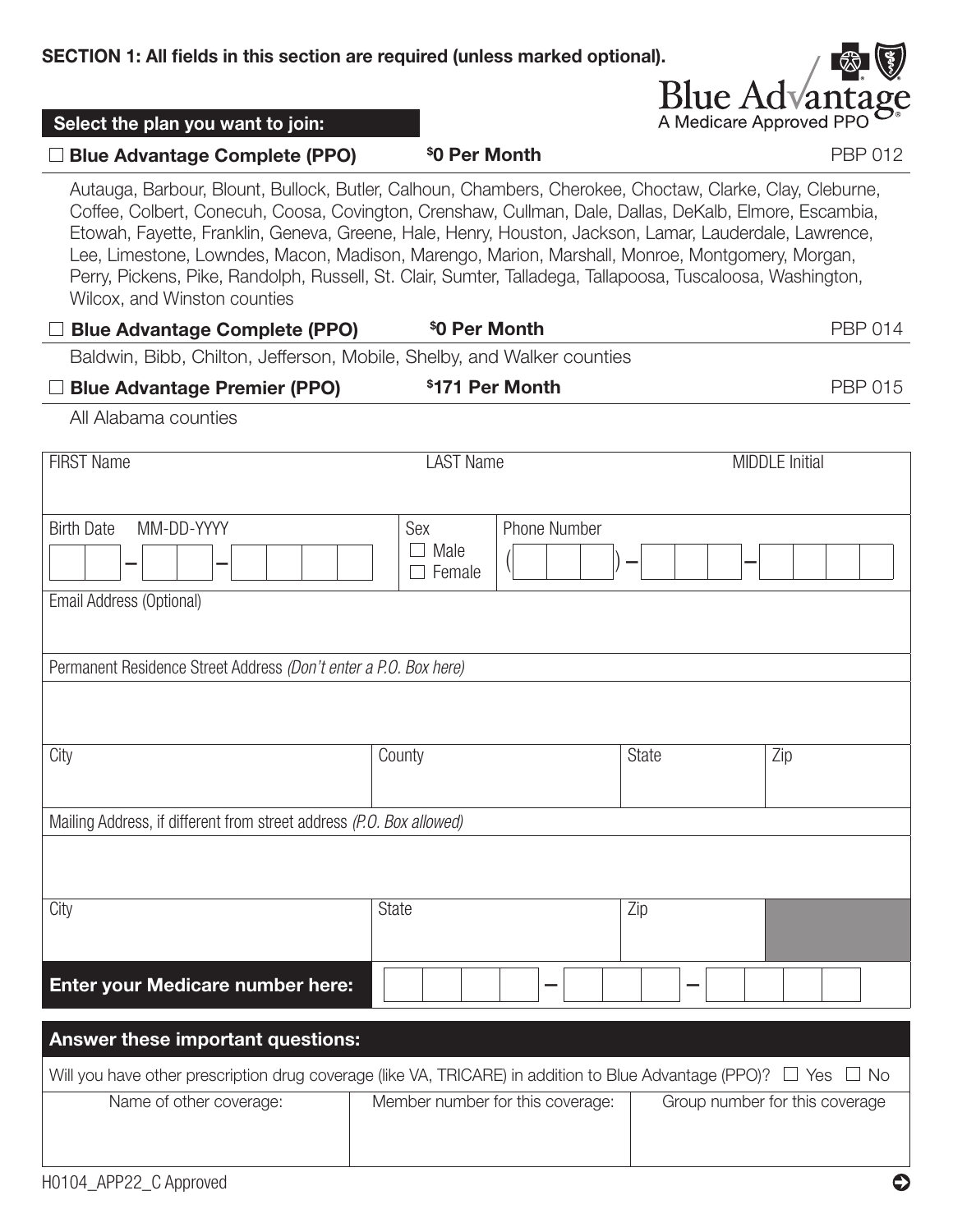#### **SECTION 1: All fields in this section are required.** (continued)

## IMPORTANT: Read and sign below.

- I must keep both Hospital (Part A) and Medical (Part B) to stay in Blue Advantage (PPO).
- By joining this Medicare Advantage Plan, I acknowledge that Blue Advantage (PPO) will share my information with Medicare, who may use it to track my enrollment, to make payments, and for other purposes allowed by Federal law that authorize the collection of this information (see Privacy Act Statement below).
- Your response to this form is voluntary. However, failure to respond may affect enrollment in the plan.
- The information on this enrollment form is correct to the best of my knowledge. I understand that if I intentionally provide false information on this form, I will be disenrolled from the plan.
- I understand that people with Medicare are generally not covered under Medicare while out of the country, except for limited coverage near the U.S. border.
- I understand that when my Blue Advantage (PPO) coverage begins, I must get all of my medical and prescription drug benefits from Blue Advantage (PPO). Benefits and services provided by Blue Advantage (PPO) and contained in my Blue Advantage (PPO) "Evidence of Coverage" document (also known as a member contract or subscriber agreement) will be covered. Neither Medicare nor Blue Advantage (PPO) will pay for benefits or services that are not covered.
- I understand that my signature (or the signature of the person legally authorized to act on my behalf) on this application means that I have read and understand the contents of this application. If signed by an authorized representative (as described above), this signature certifies that: 1) This person is authorized under State law to complete this enrollment, and 2) Documentation of this authority is available upon request by Medicare.

| Signature                                                                          | Today's Date<br>MM-DD-YYYY<br>- |  |  |
|------------------------------------------------------------------------------------|---------------------------------|--|--|
| If you're the authorized representative, sign above and fill out the fields below. |                                 |  |  |
| Name                                                                               | <b>Phone Number</b><br>_        |  |  |
| Address                                                                            | Relation to enrollee            |  |  |

| <b>Agent Use</b>               |                                  |                |
|--------------------------------|----------------------------------|----------------|
| <b>Representative Code #1:</b> | <b>Representative Signature:</b> | Date Received: |
|                                |                                  |                |
| <b>Representative Code #2:</b> | <b>Representative Signature:</b> | Date Received: |
|                                |                                  |                |